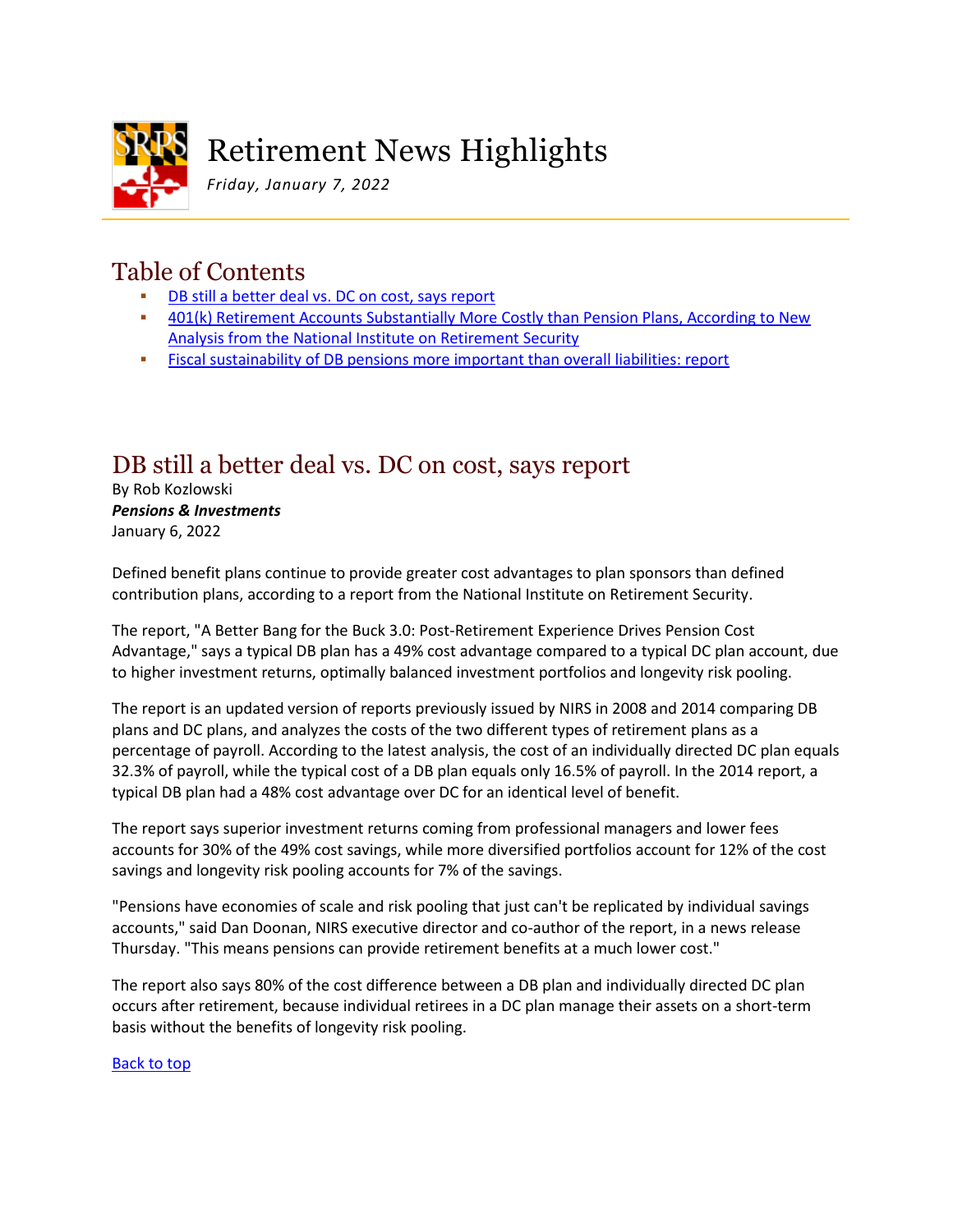### <span id="page-1-0"></span>401(k) Retirement Accounts Substantially More Costly than Pension Plans, According to New Analysis from the National Institute on Retirement Security

*PR Newswire*

January 6, 2022

WASHINGTON, Jan. 6, 2022 /PRNewswire/ -- A new analysis finds that defined benefit (DB) pension plans offer substantial cost advantages over 401(k)-style defined contribution (DC) accounts. A typical pension has a 49 percent cost advantage as compared to a typical DC account, with the cost advantages stemming from longevity risk pooling, higher investment returns, and optimally balanced investment portfolios.

A new analysis finds defined benefit pensions offer substantial cost advantages over defined contribution accounts.

The analysis also indicates that about four-fifths of the cost difference occurs during post-retirement years. Once retired, individuals typically experience substantially higher fees when retirement assets are withdrawn from a workplace retirement plan. Also, retired individuals often shift their savings to lower risk, lower return asset classes, which is further complicated by today's historically low interest rate environment.

These findings are contained in a new research report from the National Institute on Retirement Security [\(NIRS\)](https://c212.net/c/link/?t=0&l=en&o=3405320-1&h=1698585067&u=https%3A%2F%2Fwww.nirsonline.org%2F&a=NIRS), A Better Bang for the Buck 3.0: Post-Retirement Experience Drives the Pension Cost Advantage. The research is co-authored by [Dan Doonan,](https://c212.net/c/link/?t=0&l=en&o=3405320-1&h=1564212577&u=https%3A%2F%2Fwww.nirsonline.org%2Fabout-nirs%2Fstaff%2F&a=Dan+Doonan) NIRS executive director, and [William Fornia,](https://c212.net/c/link/?t=0&l=en&o=3405320-1&h=2595406705&u=http%3A%2F%2Fwww.pensiontrusteeadvisors.com%2Fabout.html&a=William+Fornia) FSA, Pension Trustee Advisors president.

Read the research [here.](https://c212.net/c/link/?t=0&l=en&o=3405320-1&h=1180945299&u=https%3A%2F%2Fwww.nirsonline.org%2Freports%2Fbetterbang3%2F&a=here) A webinar is scheduled for Thursday, January 13, 2022, at 1:00 PM ET to review the research and respond to questions. Registe[r here.](https://c212.net/c/link/?t=0&l=en&o=3405320-1&h=789905347&u=https%3A%2F%2Fattendee.gotowebinar.com%2Fregister%2F2691768711718522894&a=here)

"Pensions have economies of scale and risk pooling that just can't be replicated by individual savings accounts," Doonan said. "This means pensions can provide retirement benefits at a much lower cost. At the same time, 401(k)s have made significant progress in recent years when it comes to reducing costs and making investing easier for individuals. But the post-retirement period remains difficult to navigate for those in a 401(k) account. Retirees are transitioning from saving to spending down their retirement income at the right rate so they don't outlive their savings. Also, post-retirement is the source of most of the cost difference between pensions and 401(k) accounts."

"These cost differences are a key consideration for employers and policymakers given that most Americans are [deeply worried](https://c212.net/c/link/?t=0&l=en&o=3405320-1&h=920453709&u=https%3A%2F%2Fwww.nirsonline.org%2Freports%2Fretirementinsecurity2021%2F&a=deeply+worried) about retirement and retirement savings levels are [dangerously low](https://c212.net/c/link/?t=0&l=en&o=3405320-1&h=544349971&u=https%3A%2F%2Fwww.nirsonline.org%2Freports%2Fgrowingburden%2F&a=dangerously+low) for the typical U.S. household. Policymakers are wise to protect existing pensions while also fostering innovation in DC plans to improve the financial security of those relying on 401(k) accounts," Doonan explained.

The analysis indicates that to achieve roughly the same target retirement benefit to replace 54 percent of final salary, a DB pension plan requires contributions equal to 16.5 percent of payroll. In contrast, an individually directed DC account requires contributions almost twice as high as the DB plan, at 32.3 percent of payroll.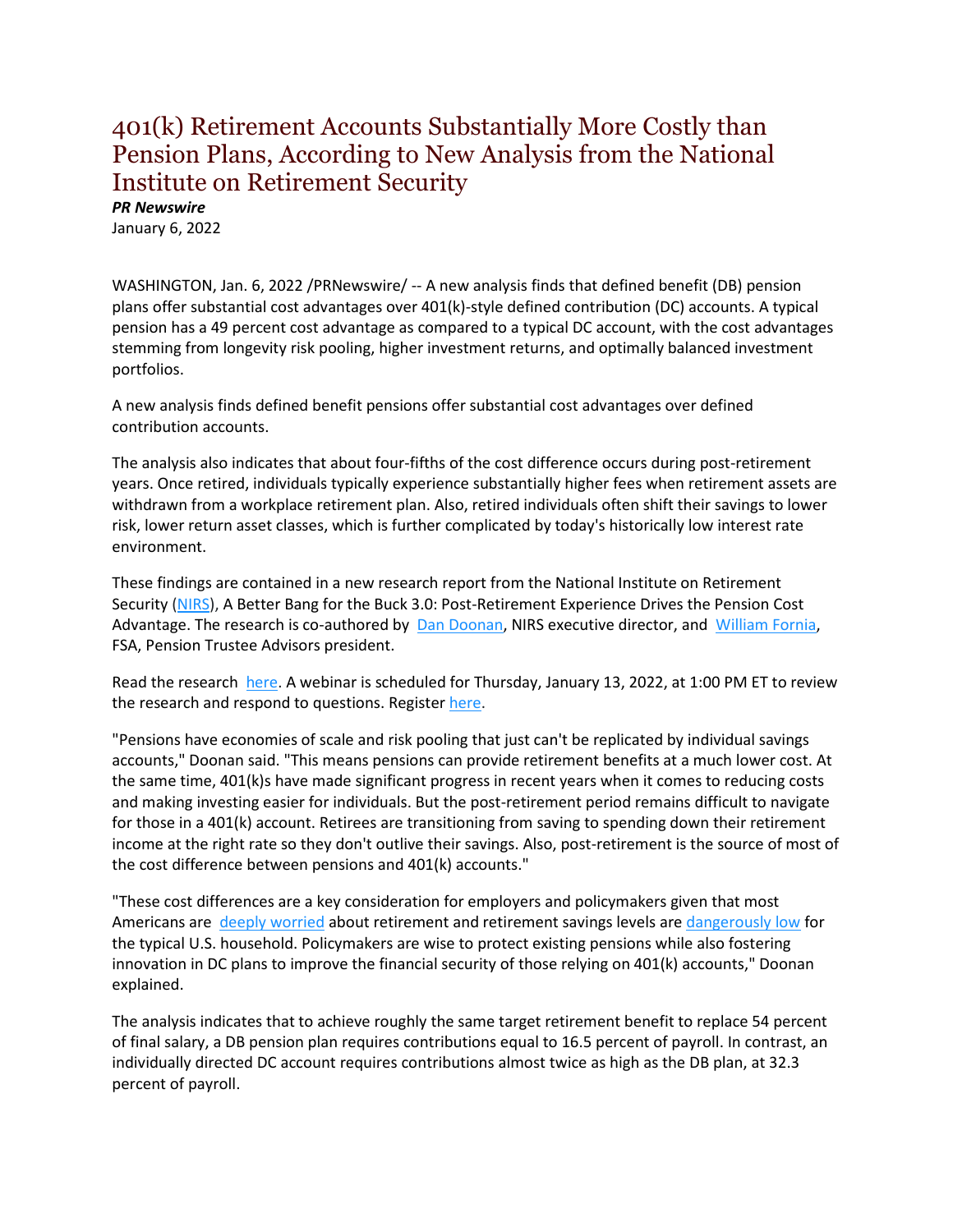This report follows two previous analyses conducted in [2008](https://c212.net/c/link/?t=0&l=en&o=3405320-1&h=3004026916&u=https%3A%2F%2Fwww.nirsonline.org%2Freports%2Fa-better-bang-for-the-buck-the-economic-efficiencies-of-defined-benefit-pension-plans%2F&a=2008) and [2014](https://c212.net/c/link/?t=0&l=en&o=3405320-1&h=1497818858&u=https%3A%2F%2Fwww.nirsonline.org%2Freports%2Fstill-a-better-bang-for-the-buck-an-update-on-the-economic-efficiencies-of-defined-benefit-pensions%2F&a=2014) comparing DB plans and DC accounts, and it includes two new elements not included in the previous studies: 1) the impact of the current low interest rate environment; and 2) how saving mid-career rather than early career reduces total retirement savings.

The research's key findings are as follows:

- A typical DB plan has a 49 percent cost advantage compared to a typical individually directed DC plan because of longevity risk pooling, asset allocation, low fees, and professional management. Longevity risk pooling accounts for seven percent of the cost savings, a more diversified portfolio drives another 12 percent of the cost savings, and superior net investment returns from lower fees and professional asset management generate a 30 percent cost reduction.
- A DB pension plan costs 27 percent less than an "ideal" DC plan, with below-average fees and no individual investor deficiencies.
- Four-fifths of the difference in costs between the DB plan and an individually directed DC plan occurs during the post-retirement period. Retirees typically move from an environment that benefits from a long investment horizon and fiduciary protections to one where individuals manage their spend-down on a short-term basis without the benefits associated with longevity risk pooling.

In terms of the methodology, this research compares the relative costs of DB plans and DC accounts by constructing a model that first calculates the cost of achieving a target retirement benefit in a typical public sector DB plan. This includes calculating this cost as a level percent of payroll over a career, then calculating the cost of providing the same retirement benefit under two different types of DC plans: an "ideal" DC plan modeled with generous assumptions and a typical individually directed DC plan. Additional details on the methodology that account for the impact of alternative economic and demographic assumptions can be found in the report's Technical Appendix.

**The National Institute on Retirement Security** is a non-profit, non-partisan organization established to contribute to informed policymaking by fostering a deep understanding of the value of retirement security to employees, employers, and the economy as a whole. Located in Washington, D.C., NIRS membership includes financial services firms, employee benefit plans, trade associations, and other retirement service providers. More information is available at [www.nirsonline.org.](https://c212.net/c/link/?t=0&l=en&o=3405320-1&h=458174196&u=https%3A%2F%2Fwww.nirsonline.org%2F&a=www.nirsonline.org) Follow NIRS on Twitter [@NIRSonline.](https://c212.net/c/link/?t=0&l=en&o=3405320-1&h=1293822777&u=https%3A%2F%2Ftwitter.com%2FNIRSonline&a=%40NIRSonline)

#### Back to top

### <span id="page-2-0"></span>Fiscal sustainability of DB pensions more important than overall liabilities: report

By Gideon Scanlon *Benefits Canada* January 6, 2022

The viability of a public defined benefit pension plan is best judged by its fiscal sustainability rather than its overall liabilities, according to a new report by the National Conference on Public Employee Retirement Systems.